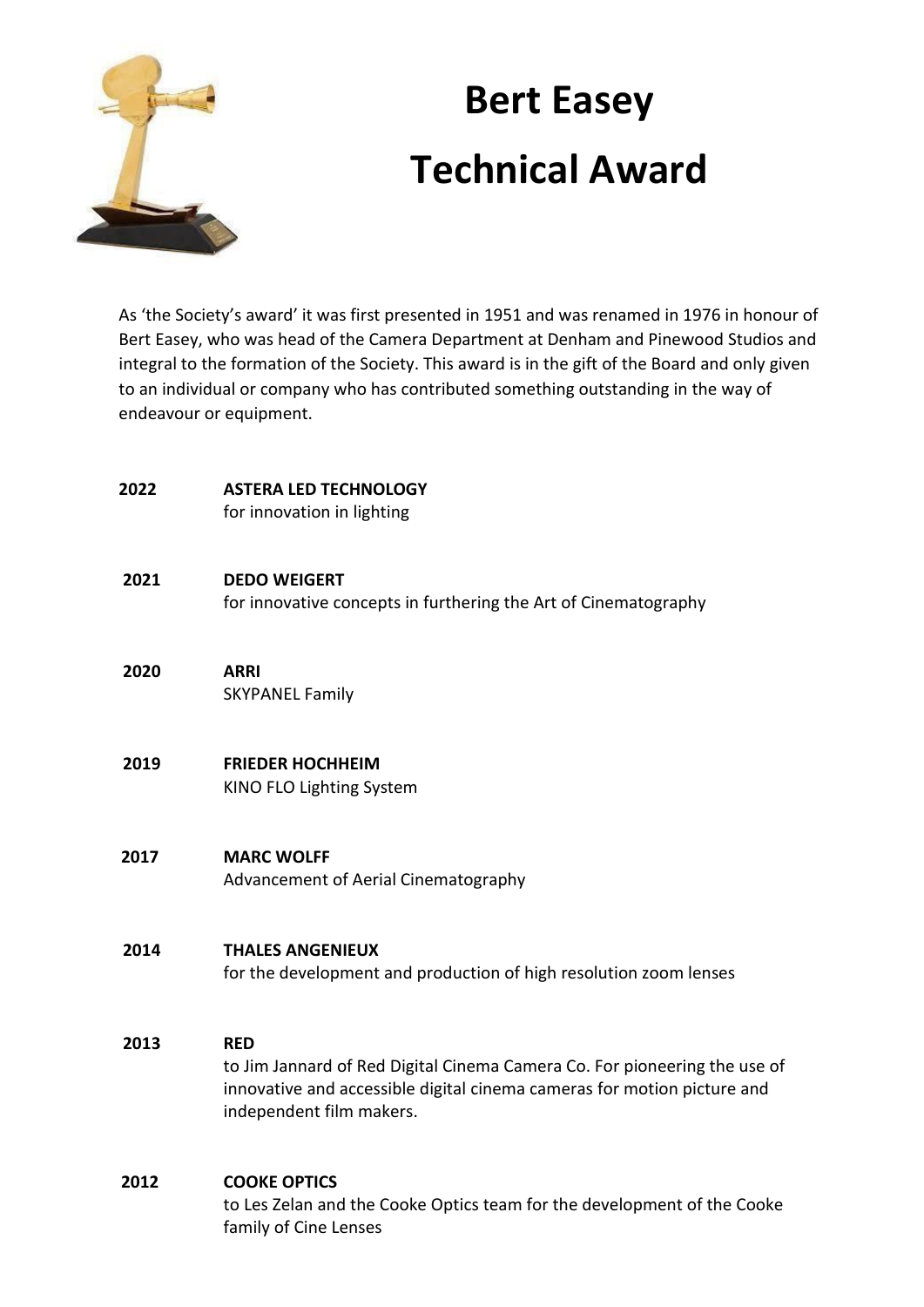| 2011 | <b>ARRI</b><br>for their development of the Alexa Studio                                                                                                           |
|------|--------------------------------------------------------------------------------------------------------------------------------------------------------------------|
| 2009 | <b>KOMMER KLEIJN SBC</b><br>for his achievement in implementing the 60 frame rate proposal as an addition<br>to the International Standard for digital projection. |
| 2008 | <b>STAN MILLER (ROSCO)</b><br>for his contribution to lighting technology.                                                                                         |
| 2007 | BILL LOVELL (ARRI) / PETER SWARBRICK (PANAVISION)<br>for their input to the advancement and promotion of digital cinematography                                    |
| 2006 | <b>GEOFF BOYLE</b><br>for his contributions to international dialogue amongst cinematographers via<br>the Cinematography Mailing List.                             |
| 2005 | LYNN NICHOLSON & HOWARD SMITH<br>for the Advancement of Steadicam with the Alien Revolution                                                                        |
| 2004 | <b>CLIVE NOAKES</b><br>for his work in film and digital intermediate technologies                                                                                  |
| 2003 | <b>FRITZ-GABRIEL BAUER</b><br>for his perceptive design of motion picture cameras                                                                                  |
| 2002 | <b>NICK PHILLIPS</b><br>for the invention and development of the Libra 3, the first multi axis<br>electronically stabilised remote camera head.                    |
| 2001 | <b>HARRY BAKER</b><br>for the continuous development of fluid heads for the film and television<br>industry.                                                       |
| 2000 | <b>CHARLES B. STAFFELL</b><br>for his contributions and innovations in the field of visual effects.                                                                |
| 1999 | <b>LAURIE FROST</b><br>for the development of remote control heads.                                                                                                |
| 1998 | <b>KARL KELLY</b><br>for his outstanding contribution to the advancement of camera engineering.                                                                    |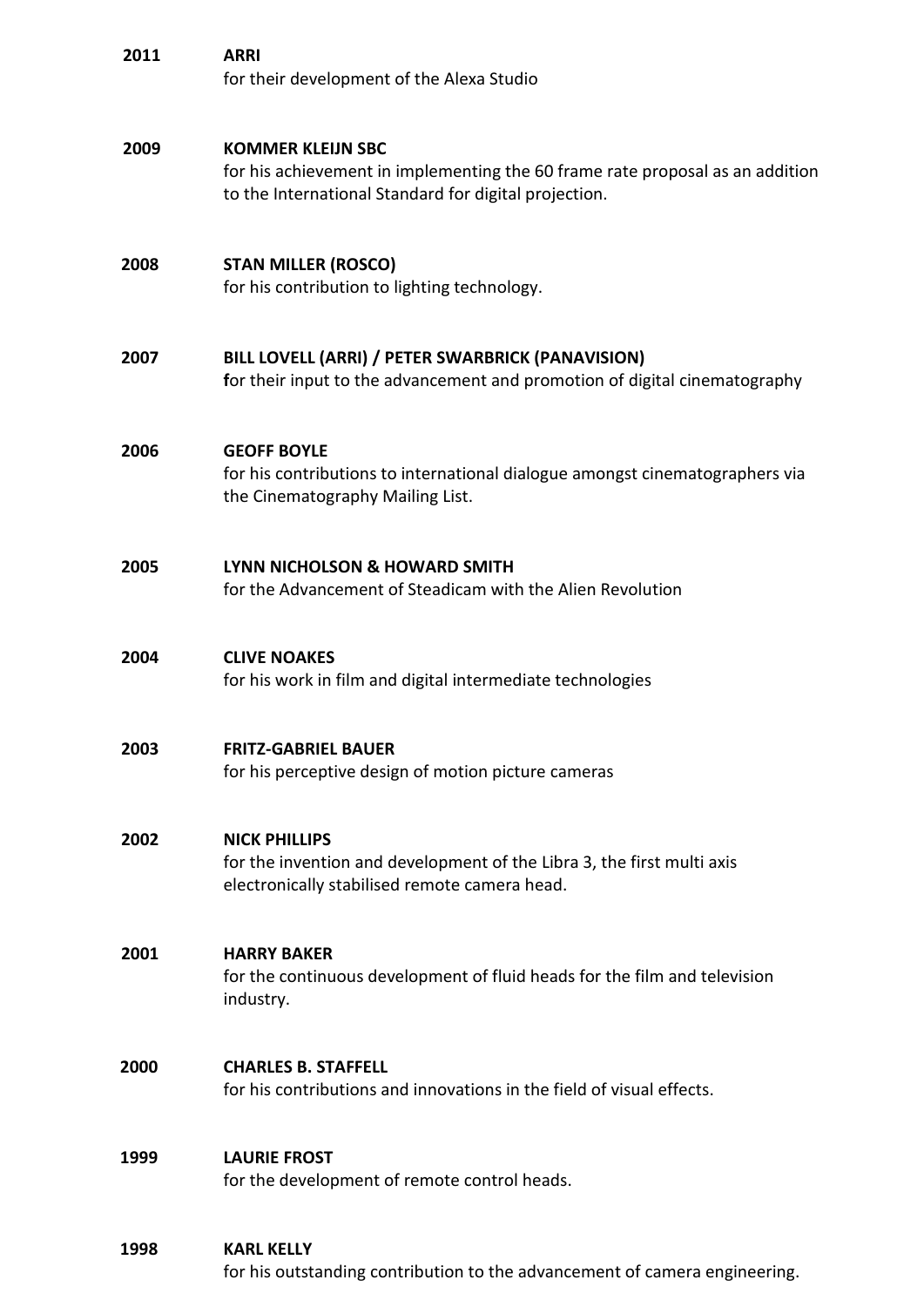#### **1997 JEAN PIERRE BEAUVIALA**

for his contribution to the advancement of cinema camera technology

# **1996 ROY MOORES BSC** for this contribution to process and camera work **1995 DAVID SAMUELSON BSC** for his contribution as an author, inventor and innovator to the world of motion picture equipment. **1994 ARNOLD AND RICHTER** In recognition of 75 years of continuous development of their Arriflex Camera Systems **1992 JOE DUNTON BSC** for the development of the J.D. & C. anamorphic lens system **1990 LES OSTINELLI BSC** for his outstanding contribution to the development of the Motion Picture Image **1988 RANK TAYLOR HOBSON** for the design, development and manufacture of motion picture lenses (BETA) **1985 BILL CHITTY** for his design of innovative lighting equipment over many years. **1983 LEE ELECTRIC LIGHTING LTD** for the pioneering of strobe free lighting. **1980 LEE FILTERS LTD** for the development of motion picture filters and control mediums **1978 DENYS COOP BSC** for this achievement in the creation of photographic techniques which enabled 'Superman' to fly **1976 GARRET BROWN**

for the Steadicam camera